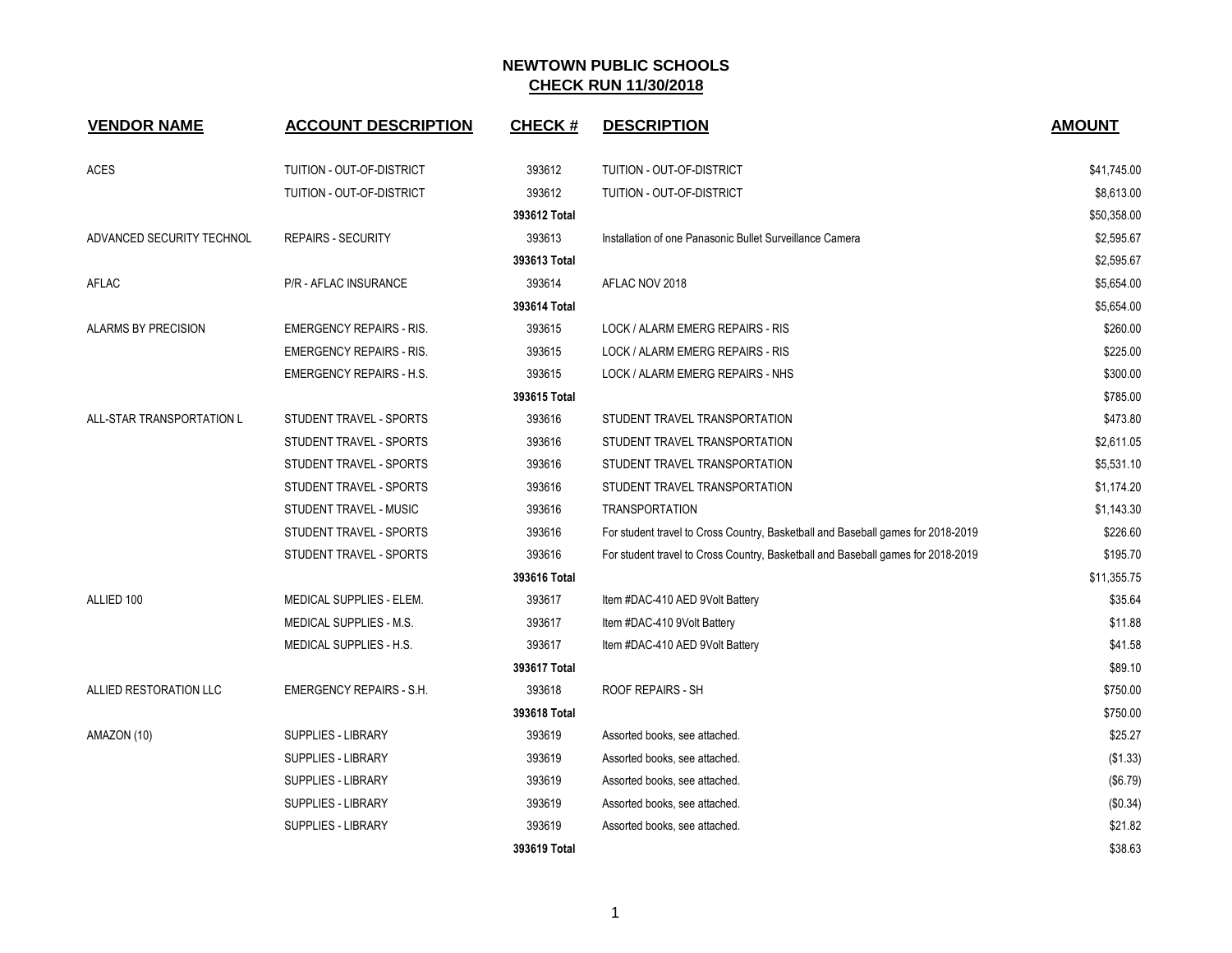| <b>VENDOR NAME</b> | <b>ACCOUNT DESCRIPTION</b>       | <b>CHECK#</b> | <b>DESCRIPTION</b>                                                            | <b>AMOUNT</b> |
|--------------------|----------------------------------|---------------|-------------------------------------------------------------------------------|---------------|
| AMAZON (12)        | <b>SUPPLIES - LIBRARY</b>        | 393620        | Encumber for books and supplies needed throughout the school year             | \$56.83       |
|                    | INSTR. SUPPLIES - CLASSROOM      | 393620        | Various supplies, playground items as needed.                                 | \$75.96       |
|                    | INSTR. SUPPLIES - CLASSROOM      | 393620        | Various supplies, playground items as needed.                                 | \$52.26       |
|                    | STAFF TRAIN. - SCIENCE           | 393620        | Developing Assessments for the Next Generation Science standards, Book.       | \$39.96       |
|                    | <b>INSTR. SUPPLIES - SCIENCE</b> | 393620        | Assorted items for science classes, paper napkins, cups, bags.                | \$120.00      |
|                    | <b>INSTR. SUPPLIES - SCIENCE</b> | 393620        | DVD-NOVA-Secrets of the mind                                                  | \$13.40       |
|                    | <b>INSTR. SUPPLIES - SCIENCE</b> | 393620        | Book- Icons of Evolution. Free Ship                                           | \$16.21       |
|                    | OFF. SUPPLIES - ADMIN.           | 393620        | Book order for student prizes for dress like a book character day.            | \$61.10       |
|                    | INSTR. SUPPLIES - COMPUTER ED.   | 393620        | Assorted items for use in computer classes, including virtual reality viewers | \$21.98       |
|                    | INSTR. SUPPLIES - COMPUTER ED.   | 393620        | Assorted items for use in computer classes, including virtual reality viewers | \$66.95       |
|                    | INSTR. SUPPLIES - COMPUTER ED.   | 393620        | Assorted items for use in computer classes, including virtual reality viewers | \$64.79       |
|                    |                                  | 393620 Total  |                                                                               | \$589.44      |
| AMAZON (13)        | <b>SUPPLIES - LIBRARY</b>        | 393621        | World Map for Library                                                         | \$90.95       |
|                    | <b>TEXTBOOKS - CLASSROOM</b>     | 393621        | ChARTER OAK - I Want a Nut                                                    | \$62.95       |
|                    | TEXTBOOKS - CLASSROOM            | 393621        | Pine & Boof                                                                   | \$57.40       |
|                    | <b>TEXTBOOKS - CLASSROOM</b>     | 393621        | Goldfish on Vacation                                                          | \$62.95       |
|                    | TEXTBOOKS - CLASSROOM            | 393621        | Doll-E 1.0                                                                    | \$63.75       |
|                    | TEXTBOOKS - CLASSROOM            | 393621        | The Truth About Bears                                                         | \$79.95       |
|                    | TEXTBOOKS - CLASSROOM            | 393621        | A Boy A Mouse & A Spider                                                      | \$85.15       |
|                    | TEXTBOOKS - CLASSROOM            | 393621        | The Flying Girl                                                               | \$57.40       |
|                    | <b>TEXTBOOKS - CLASSROOM</b>     | 393621        | The Dr. With an Eye for Eyes                                                  | \$61.60       |
|                    | INSTR. SUPPLIES - CLASSROOM      | 393621        | Dolls for Kinder                                                              | \$57.69       |
|                    | OFF. SUPPLIES - ADMIN.           | 393621        | Lights for Lit Nights & Plates                                                | \$38.98       |
|                    |                                  | 393621 Total  |                                                                               | \$718.77      |
| AMAZON (14)        | INSTR. SUPPLIES - COMPUTER ED.   | 393622        | Instructional supplies STEM                                                   | \$9.99        |
|                    | INSTR. SUPPLIES - COMPUTER ED.   | 393622        | Instructional supplies STEM                                                   | \$15.99       |
|                    | INSTR. SUPPLIES - COMPUTER ED.   | 393622        | Instructional supplies STEM                                                   | \$119.98      |
|                    | INSTR. SUPPLIES - COMPUTER ED.   | 393622        | Instructional supplies STEM                                                   | \$26.10       |
|                    | INSTR. SUPPLIES - COMPUTER ED.   | 393622        | Instructional supplies STEM                                                   | \$450.11      |
|                    | INSTR. SUPPLIES - COMPUTER ED.   | 393622        | Instructional supplies STEM                                                   | \$29.95       |
|                    | INSTR. SUPPLIES - COMPUTER ED.   | 393622        | Instructional supplies STEM                                                   | \$53.99       |
|                    | INSTR. SUPPLIES - COMPUTER ED.   | 393622        | Instructional supplies STEM                                                   | \$263.25      |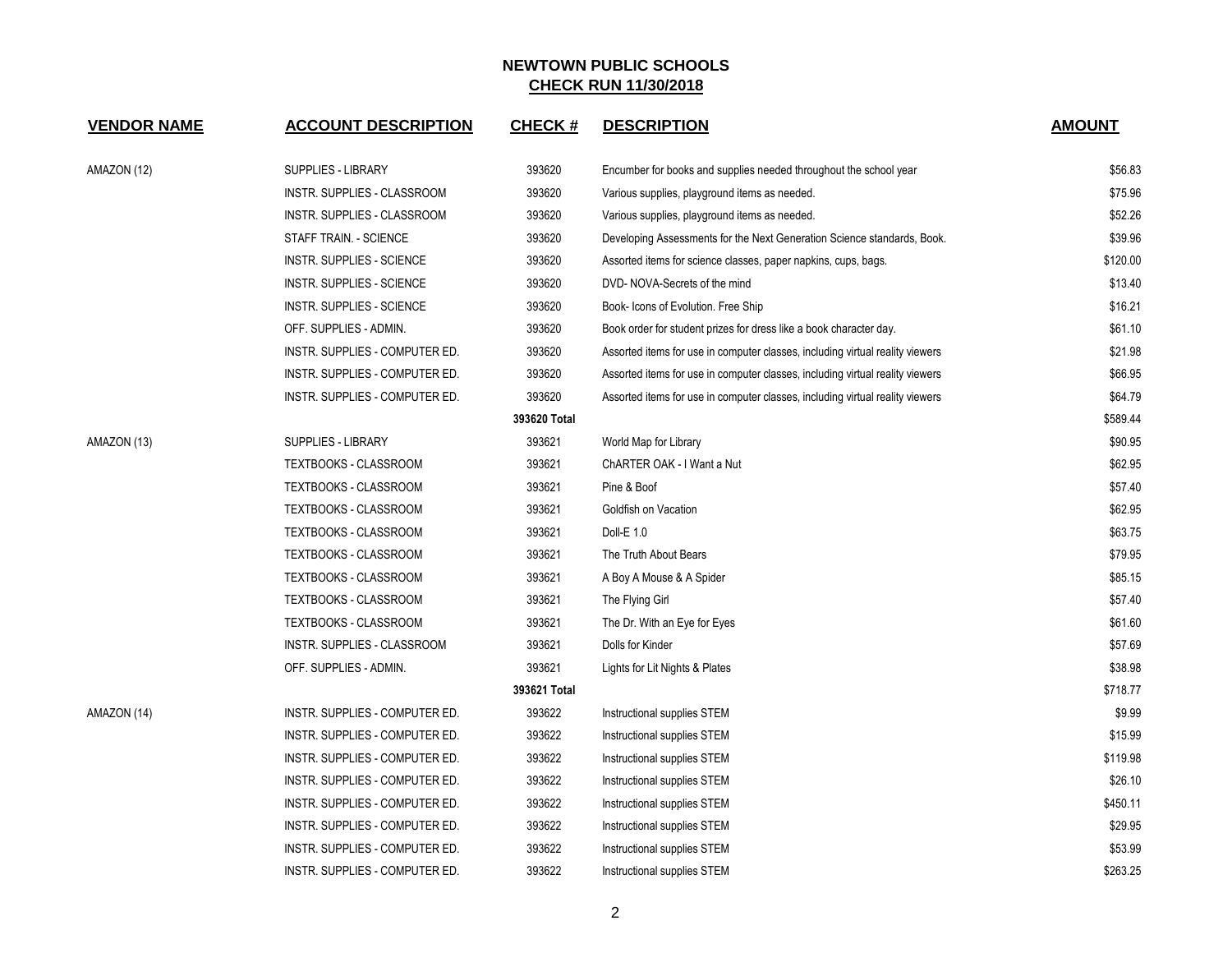| <b>VENDOR NAME</b>        | <b>ACCOUNT DESCRIPTION</b>       | <b>CHECK#</b> | <b>DESCRIPTION</b>                                              | <b>AMOUNT</b> |
|---------------------------|----------------------------------|---------------|-----------------------------------------------------------------|---------------|
| AMAZON (14)               | INSTR. SUPPLIES - COMPUTER ED.   | 393622        | Samsung Gear 360 w/memory card                                  | \$106.44      |
|                           | INSTR. SUPPLIES - COMPUTER ED.   | 393622        | Protective case for Samsung Gear 360                            | \$49.99       |
|                           | INSTR. SUPPLIES - COMPUTER ED.   | 393622        | Dymo label tape 5 pk                                            | \$69.10       |
|                           | INSTR. SUPPLIES - COMPUTER ED.   | 393622        | Lightning cables by Anker 3pk                                   | \$22.99       |
|                           |                                  | 393622 Total  |                                                                 | \$1,217.88    |
| AMAZON (17)               | OTHER SUPPLIES - STAFF DEVELOP.  | 393623        | SUPPLIES PO 92007                                               | \$99.19       |
|                           | OTHER SUPPLIES - STAFF DEVELOP.  | 393623        | SOPPLIE PO (92007)                                              | \$31.83       |
|                           | INSTR. SUPPLIES - SP. ED. PREK-8 | 393623        | EDUCATIONAL SUPPLIES                                            | \$38.97       |
|                           | INSTR. SUPPLIES - SP. ED. PREK-8 | 393623        | <b>EDUCATIONAL SUPPLIES</b>                                     | \$188.26      |
|                           | INSTR. SUPPLIES - SP. ED. PREK-8 | 393623        | EDUCATIONAL SUPPLIES                                            | \$63.99       |
|                           | INSTR. SUPPLIES - SP. ED. PREK-8 | 393623        | EDUCATIONAL SUPPLIES                                            | \$27.49       |
|                           | INSTR. SUPPLIES - SP. ED. PREK-8 | 393623        | EDUCATIONAL SUPPLIES                                            | \$32.71       |
|                           | INSTR. SUPPLIES - SP. ED. PREK-8 | 393623        | <b>EDUCATIONAL SUPPLIES</b>                                     | \$65.07       |
|                           | INSTR. SUPPLIES - SP. ED. PREK-8 | 393623        | EDUCATIONAL SUPPLIES                                            | \$48.75       |
|                           | OFF. SUPPLIES - ADMIN.           | 393623        | Fax machine, PB 9820, toner cartridge                           | \$54.96       |
|                           | OFF. SUPPLIES - ADMIN.           | 393623        | Multipurpose Mats. 3 sets. Free S&H                             | \$239.97      |
|                           |                                  | 393623 Total  |                                                                 | \$891.19      |
| AMERICAN ASSOCIATION OF P | INSTR. SUPPLIES - SCIENCE        | 393624        | <b>SCHOOL REGISTRATION FEE</b>                                  | \$25.00       |
|                           | INSTR. SUPPLIES - SCIENCE        | 393624        | <b>EXAMS FOR 25 STUDENTS</b>                                    | \$200.00      |
|                           | INSTR. SUPPLIES - SCIENCE        | 393624        | PROCESSING FEE PLEASE PREPAY BY 12/4/2018 REGISTRATION DEADLINE | \$10.00       |
|                           |                                  | 393624 Total  |                                                                 | \$235.00      |
| AMERICAN RED CROSS        | STAFF TRAIN. - HEALTH ADMIN.     | 393625        | CPR/FIRST AID TRAING 2018/19                                    | \$348.00      |
|                           |                                  | 393625 Total  |                                                                 | \$348.00      |
| <b>ANTHEM LIFE</b>        | P/R - VOLUNTARY LIFE INS.        | 393626        | LIFE DEC 2018                                                   | \$1,887.05    |
|                           | P/R - VOLUNTARY LTD INS.         | 393626        | LTD DRC 2018                                                    | \$3,722.78    |
|                           |                                  | 393626 Total  |                                                                 | \$5,609.83    |
| <b>APPLE INC</b>          | EQUIPMENT - INFO. TECH.          | 393627        | iPad Wi-Fi 128 GB Gold (10 pack)                                | \$78,800.00   |
|                           | EQUIPMENT - INFO. TECH.          | 393627        | iPad Wi-Fi 128 GB 10 Pack                                       | \$3,940.00    |
|                           | EQUIPMENT - INFO. TECH.          | 393627        | STM Dux case for iPad                                           | \$349.50      |
|                           |                                  | 393627 Total  |                                                                 | \$83,089.50   |
| AQUARION WATER COMPANY OF | WATER - H.S.                     | 393628        | WATER 200328870 833 THOU GAL                                    | \$5,222.01    |
|                           |                                  | 393628 Total  |                                                                 | \$5,222.01    |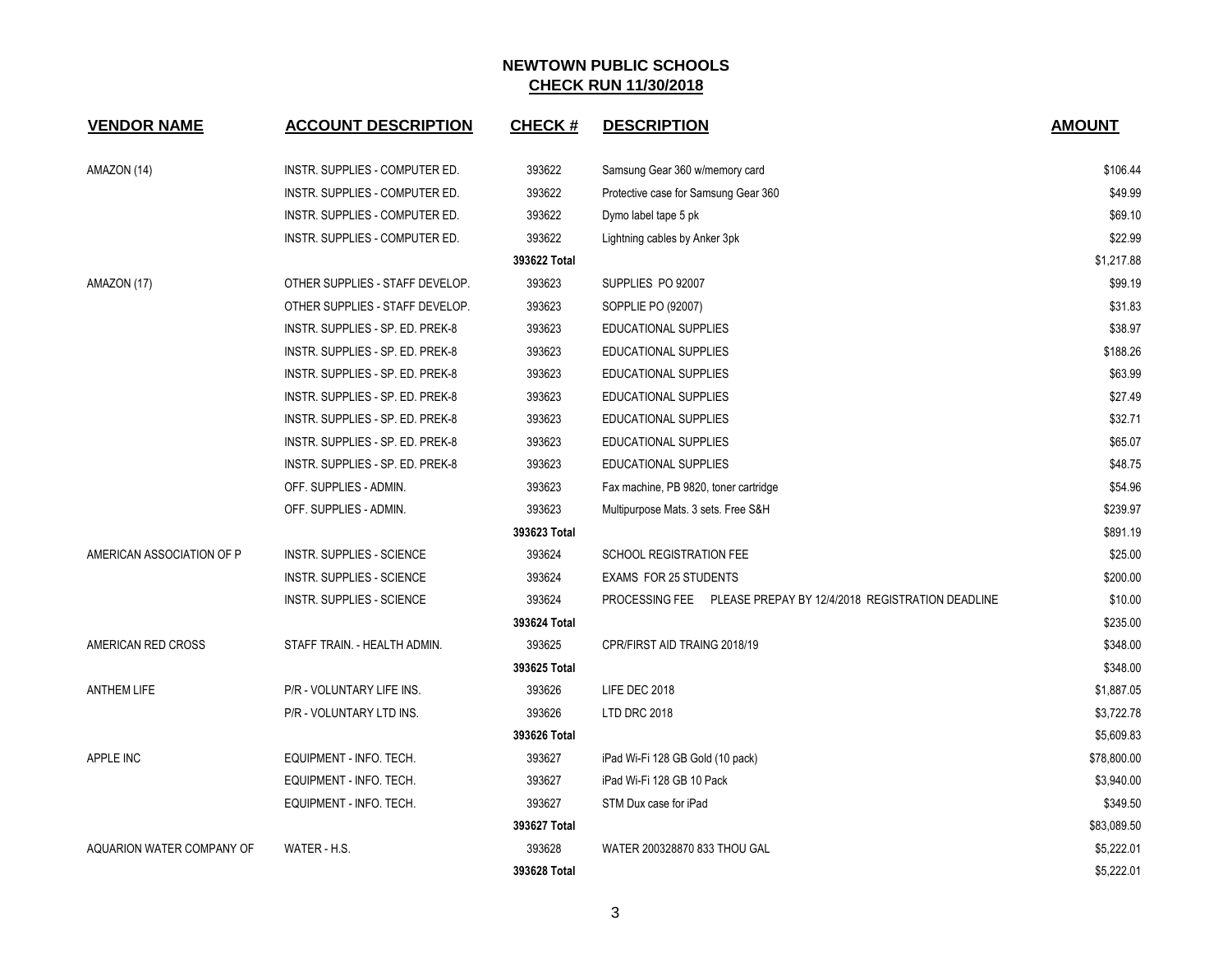| <b>VENDOR NAME</b>                   | <b>ACCOUNT DESCRIPTION</b>        | <b>CHECK#</b> | <b>DESCRIPTION</b>                                    | <b>AMOUNT</b> |
|--------------------------------------|-----------------------------------|---------------|-------------------------------------------------------|---------------|
| ARTISTIC DESIGNS LLC                 | <b>EMERGENCY REPAIRS - M.S.</b>   | 393629        | REPAIR CRACKED CONCRETE - NMS                         | \$1,700.00    |
|                                      |                                   | 393629 Total  |                                                       | \$1,700.00    |
| <b>AT&amp;T MOBILITY</b>             | <b>TELEPHONE &amp; CABLE</b>      | 393630        | AT&T MOBILE PHONE SERV 2018/19                        | \$132.96      |
|                                      |                                   | 393630 Total  |                                                       | \$132.96      |
| <b>B &amp; G PIPING COMPANY INC.</b> | <b>EMERGENCY REPAIRS - H.S.</b>   | 393631        | WATER LEAK REPAIR - NHS                               | \$812.84      |
|                                      |                                   | 393631 Total  |                                                       | \$812.84      |
| BARNA, GALE                          | CONTRACTED SERV. - MUSIC          | 393632        | Accompanist for Winter Concert & Rehearsals           | \$400.00      |
|                                      |                                   | 393632 Total  |                                                       | \$400.00      |
| BERNSON, PETER                       | STAFF TRAIN. - COMPUTER ED.       | 393633        | <b>MEMBERSHIP</b>                                     | \$30.00       |
|                                      |                                   | 393633 Total  |                                                       | \$30.00       |
| <b>BLICK ART MATERIALS</b>           | <b>INSTR. SUPPLIES - TECH ED.</b> | 393634        | LEAD REFILL- LEAD HOLDER- MAGIC RUB ERASER            | \$139.95      |
|                                      | <b>INSTR. SUPPLIES - ART</b>      | 393634        | ACRYLIC- BRUSHES- GLAZES                              | \$36.54       |
|                                      |                                   | 393634 Total  |                                                       | \$176.49      |
| BRAY, HOPE                           | STAFF TRAIN. - PUPIL SERV.        | 393635        | CPI TRAINING OF STAFF ADD L PREP WORK                 | \$85.00       |
|                                      |                                   | 393635 Total  |                                                       | \$85.00       |
| <b>BREAKOUT INC.</b>                 | <b>INSTR. SUPPLIES - SCIENCE</b>  | 393636        | Class pack of two kits with single platform access    | \$275.00      |
|                                      |                                   | 393636 Total  |                                                       | \$275.00      |
| CARLSON, ERIKA                       | <b>SUPPLIES - LIBRARY</b>         | 393637        | <b>BIRTHDAY BOOK CLUB</b>                             | \$353.62      |
|                                      |                                   | 393637 Total  |                                                       | \$353.62      |
| CHAINSAWS UNLIMITED,                 | <b>REPAIRS - MAINT.</b>           | 393638        | SNOWBLOWER REPAIRS - MAINT REPAIRS                    | \$33.25       |
|                                      | <b>REPAIRS - MAINT.</b>           | 393638        | SNOWBLOWER REPAIRS - MAINT REPAIRS                    | \$145.48      |
|                                      | <b>REPAIRS - MAINT.</b>           | 393638        | SNOWBLOWER REPAIRS - MAINT REPAIRS                    | \$145.48      |
|                                      |                                   | 393638 Total  |                                                       | \$324.21      |
| <b>CLEAR CUT TREE &amp; LAWN CAR</b> | B. & G. REPAIRS - RIS.            | 393639        | PRUNE BACK TREES HANGING NEAR DRIVEWAY ENTRANCE - RIS | \$2,550.00    |
|                                      |                                   | 393639 Total  |                                                       | \$2,550.00    |
| CONNEC-TO-TALK                       | PROF. SERV. - PSYCH/MED. EVAL.    | 393640        | PROF. SERV. - PSYCH/MED. EVAL.                        | \$1,120.00    |
|                                      | PROF. SERV. - PSYCH/MED. EVAL.    | 393640        | PROF. SERV. - PSYCH/MED. EVAL.                        | \$2,000.00    |
|                                      | PROF. SERV. - PSYCH/MED. EVAL.    | 393640        | PROF. SERV. - PSYCH/MED. EVAL.                        | \$1,290.00    |
|                                      |                                   | 393640 Total  |                                                       | \$4,410.00    |
| CONNORS, JENNA                       | STAFF TRAIN. - ADMIN.             | 393641        | PD WORKSHOP                                           | \$35.97       |
|                                      |                                   | 393641 Total  |                                                       | \$35.97       |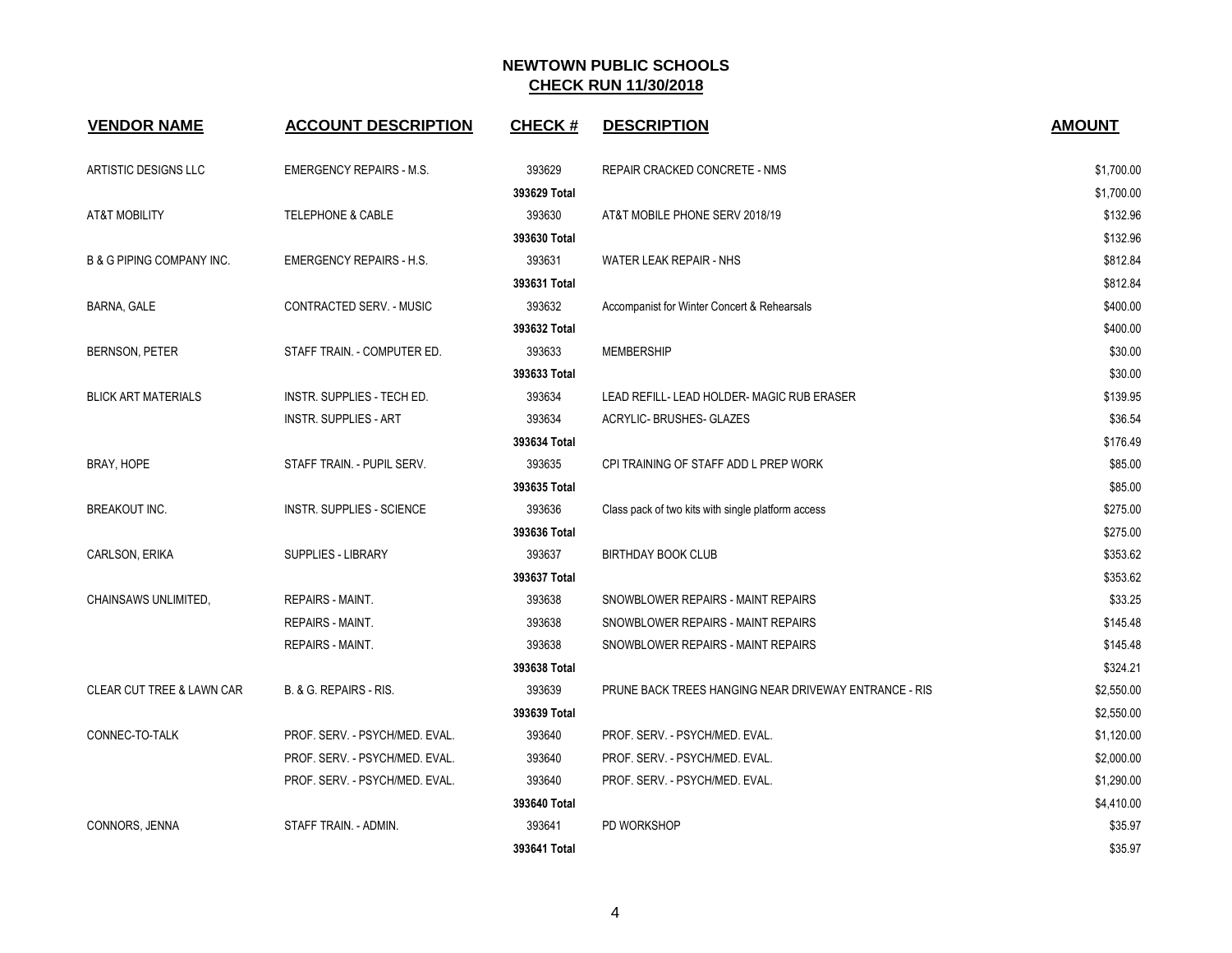| <b>VENDOR NAME</b>        | <b>ACCOUNT DESCRIPTION</b>         | <b>CHECK#</b> | <b>DESCRIPTION</b>                                   | <b>AMOUNT</b> |
|---------------------------|------------------------------------|---------------|------------------------------------------------------|---------------|
| CORBO, ELAINE             | STAFF TRAVEL - CLASSROOM           | 393642        | HOTEL POWERSCHOOL                                    | \$372.48      |
|                           | STAFF TRAVEL - CLASSROOM           | 393642        | TRAVEL & PARKING POWERSCHOOL                         | \$132.81      |
|                           |                                    | 393642 Total  |                                                      | \$505.29      |
| CPI (CRISIS PREVENTION IN | STAFF TRAIN. - PUPIL SERV.         | 393643        | CPI REFRESHER BOOKS                                  | \$2,250.00    |
|                           |                                    | 393643 Total  |                                                      | \$2,250.00    |
| CT REGIONAL SCHOLASTIC AR | INSTR. SUPPLIES - ART              | 393644        | <b>REGISTRATION AND ENTRY FEE</b>                    | \$60.00       |
|                           |                                    | 393644 Total  |                                                      | \$60.00       |
| DAVEY, KATHLEEN           | INSTR. SUPPLIES - SPORTS           | 393645        | UNIFIED SPORTS REIMB                                 | \$550.39      |
|                           |                                    | 393645 Total  |                                                      | \$550.39      |
| DE BRANTES, NATHALIE      | INSTR. SUPPLIES - CLASSROOM        | 393646        | PRINCIPALS MEETING                                   | \$23.35       |
|                           |                                    | 393646 Total  |                                                      | \$23.35       |
| DELL MARKETING L.P.       | INSTR. SUPPLIES - COMPUTER ED.     | 393647        | 65 Watt 20 V 3.25 USB C Adapter                      | \$78.34       |
|                           |                                    | 393647 Total  |                                                      | \$78.34       |
| DONNELLY, MARY            | CONTRACTED SERV. - GUIDANCE        | 393648        | POWERSCHOOL CONF                                     | \$303.90      |
|                           |                                    | 393648 Total  |                                                      | \$303.90      |
| EAGLE HILL SOUTHPORT SCHO | TUITION - OUT-OF-DISTRICT          | 393649        | TUITION - OUT-OF-DISTRICT                            | \$27,950.00   |
|                           |                                    | 393649 Total  |                                                      | \$27,950.00   |
| EAST COAST SIGN & SU      | B. & G. REPAIRS - H.S.             | 393650        | REFLECTIVE ID NUMBERS FOR CLASSROOMS - NHS           | \$1,536.00    |
|                           |                                    | 393650 Total  |                                                      | \$1,536.00    |
| EDADVANCE                 | TRANS. - OUT-OF-DISTRICT           | 393651        | TRANSP OCT 2018                                      | \$97,392.23   |
|                           |                                    | 393651 Total  |                                                      | \$97,392.23   |
| <b>EDADVANCE</b>          | TUITION - OUT-OF-DISTRICT REG. ED. | 393652        | TUITION - OUT-OF-DISTRICT REG. ED.                   | \$7,500.00    |
|                           |                                    | 393652 Total  |                                                      | \$7,500.00    |
| ERIC ARMIN INC.           | INSTR. SUPPLIES - MATH             | 393653        | (4) Sets of 100 assorted 6-inch shatterproof rulers. | \$107.80      |
|                           |                                    | 393653 Total  |                                                      | \$107.80      |
| EVERSOURCE (ELEC-BOE)     | ELECTRICITY - H.                   | 393654        | ELEC 51084633023 26720.0 KWH                         | \$4,625.07    |
|                           | ELECTRICITY - S.H.                 | 393654        | ELEC 51466947041 52608.0 KWH                         | \$9,862.20    |
|                           | ELECTRICITY - HOM.                 | 393654        | ELEC 51844633024 43776.0 KWH                         | \$7,844.13    |
|                           | ELECTRICITY - H.S.                 | 393654        | ELEC 51223253097 20. KWH                             | \$45.98       |
|                           | ELECTRICITY - H.S.                 | 393654        | ELEC 51318375011 3766.00                             | \$497.68      |
|                           |                                    | 393654 Total  |                                                      | \$22,875.06   |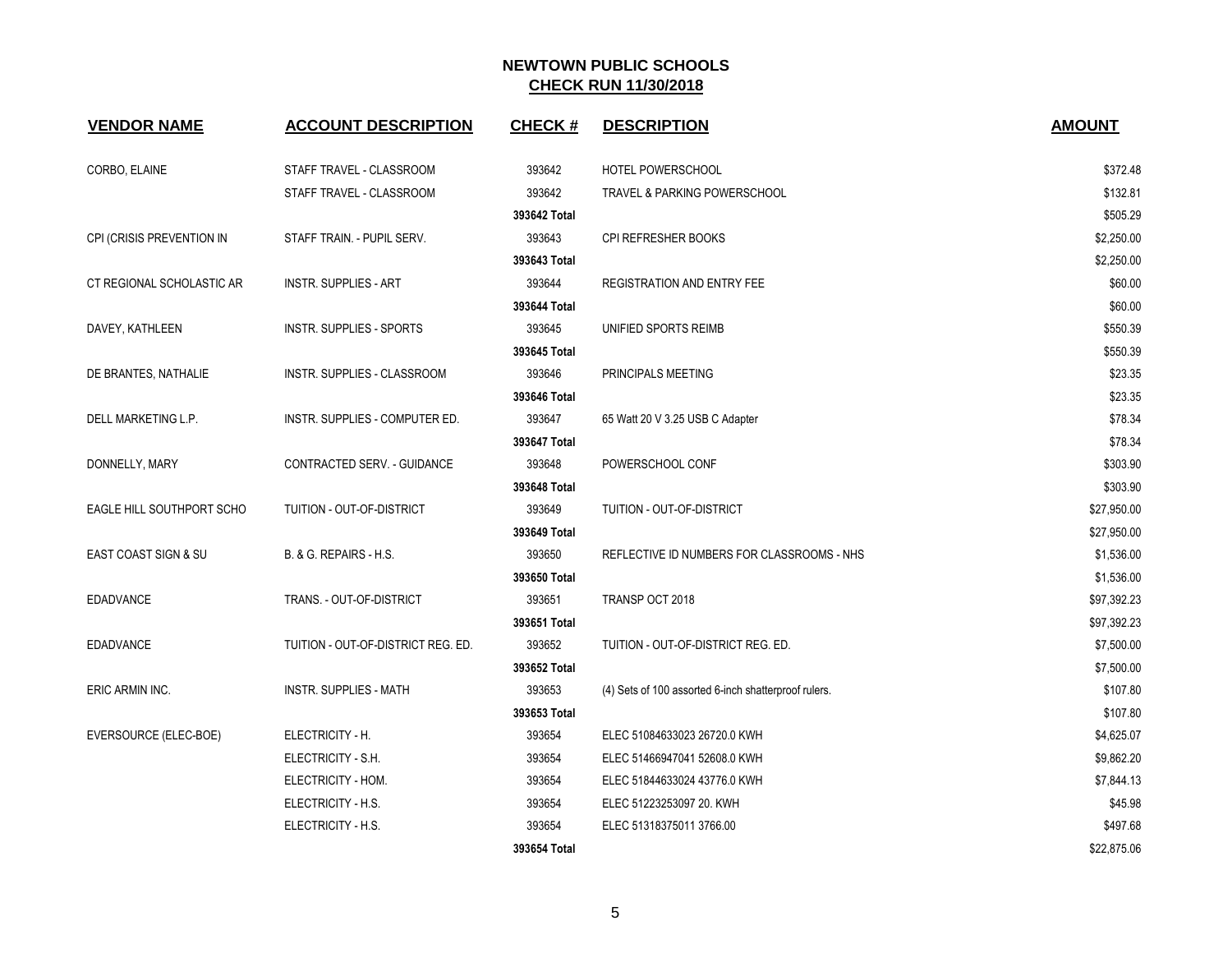| <b>VENDOR NAME</b>           | <b>ACCOUNT DESCRIPTION</b>      | <b>CHECK#</b> | <b>DESCRIPTION</b>                | <b>AMOUNT</b> |
|------------------------------|---------------------------------|---------------|-----------------------------------|---------------|
| EVERSOURCE (GAS-BOE)         | PROPANE & NATURAL GAS - H.S.    | 393655        | GAS 57379855042 385.10 CCF        | \$441.24      |
|                              |                                 | 393655 Total  |                                   | \$441.24      |
| <b>PRIVATE</b>               | TUITION - OUT-OF-DISTRICT       | 393656        | TUITION - OUT-OF-DISTRICT         | \$15,000.00   |
|                              |                                 | 393656 Total  |                                   | \$15,000.00   |
| FINCH SERVICES INC           | REPAIRS - MAINT.                | 393657        | PLOW REPAIR PARTS FOR GATOR - NHS | \$423.66      |
|                              |                                 | 393657 Total  |                                   | \$423.66      |
| <b>PRIVATE</b>               | TUITION - OUT-OF-DISTRICT       | 393658        | TUITION - OUT-OF-DISTRICT         | \$30,000.00   |
|                              |                                 | 393658 Total  |                                   | \$30,000.00   |
| FOLLETT SCHOOL SOLUTIONS     | SUPPLIES - LIBRARY              | 393659        | Various Titles - see attached     | \$3,854.21    |
|                              | SUPPLIES - LIBRARY              | 393659        | Various Titles - see attached     | \$577.83      |
|                              |                                 | 393659 Total  |                                   | \$4,432.04    |
| FOLLETT SCHOOL SOLUTIONS     | <b>SUPPLIES - LIBRARY</b>       | 393660        | Books and supplies                | \$450.24      |
|                              | SUPPLIES - LIBRARY              | 393660        | Books and supplies                | \$441.45      |
|                              | SUPPLIES - LIBRARY              | 393660        | <b>BOOKS PO 80663</b>             | \$481.91      |
|                              | <b>SUPPLIES - LIBRARY</b>       | 393660        | <b>BOOKS PO 80663</b>             | \$18.55       |
|                              | <b>SUPPLIES - LIBRARY</b>       | 393660        | <b>BOOKS PO 82035</b>             | \$274.76      |
|                              |                                 | 393660 Total  |                                   | \$1,666.91    |
| <b>FREY SCIENTIFIC</b>       | OTHER SUPPLIES - STAFF DEVELOP. | 393661        | K-4 NGSS Supplies                 | \$28.42       |
|                              |                                 | 393661 Total  |                                   | \$28.42       |
| <b>FRONTIER</b>              | <b>TELEPHONE &amp; CABLE</b>    | 393662        | TELEPHONE SERV 2018/19            | \$833.88      |
|                              |                                 | 393662 Total  |                                   | \$833.88      |
| <b>FRONTIER</b>              | <b>TELEPHONE &amp; CABLE</b>    | 393663        | TELEPHONE SERV 2018/19            | \$696.99      |
|                              |                                 | 393663 Total  |                                   | \$696.99      |
| <b>FRONTIER</b>              | <b>TELEPHONE &amp; CABLE</b>    | 393664        | TELEPHONE SERV 2018/19            | \$1,995.94    |
|                              |                                 | 393664 Total  |                                   | \$1,995.94    |
| <b>FRONTIER</b>              | <b>TELEPHONE &amp; CABLE</b>    | 393665        | TELEPHONE SERV 2018/19            | \$68.43       |
|                              |                                 | 393665 Total  |                                   | \$68.43       |
| <b>GENGRAS CENTER SCHOOL</b> | TUITION - OUT-OF-DISTRICT       | 393666        | TUITION - OUT-OF-DISTRICT         | \$5,760.00    |
|                              | TUITION - OUT-OF-DISTRICT       | 393666        | TUITION - OUT-OF-DISTRICT         | \$3,600.00    |
|                              |                                 | 393666 Total  |                                   | \$9,360.00    |
| <b>GONSKI, JILL</b>          | INSTR. SUPPLIES - SP. ED. H.S.  | 393667        | TOOLS FOR LIVING SUPPLIES         | \$56.55       |
|                              |                                 | 393667 Total  |                                   | \$56.55       |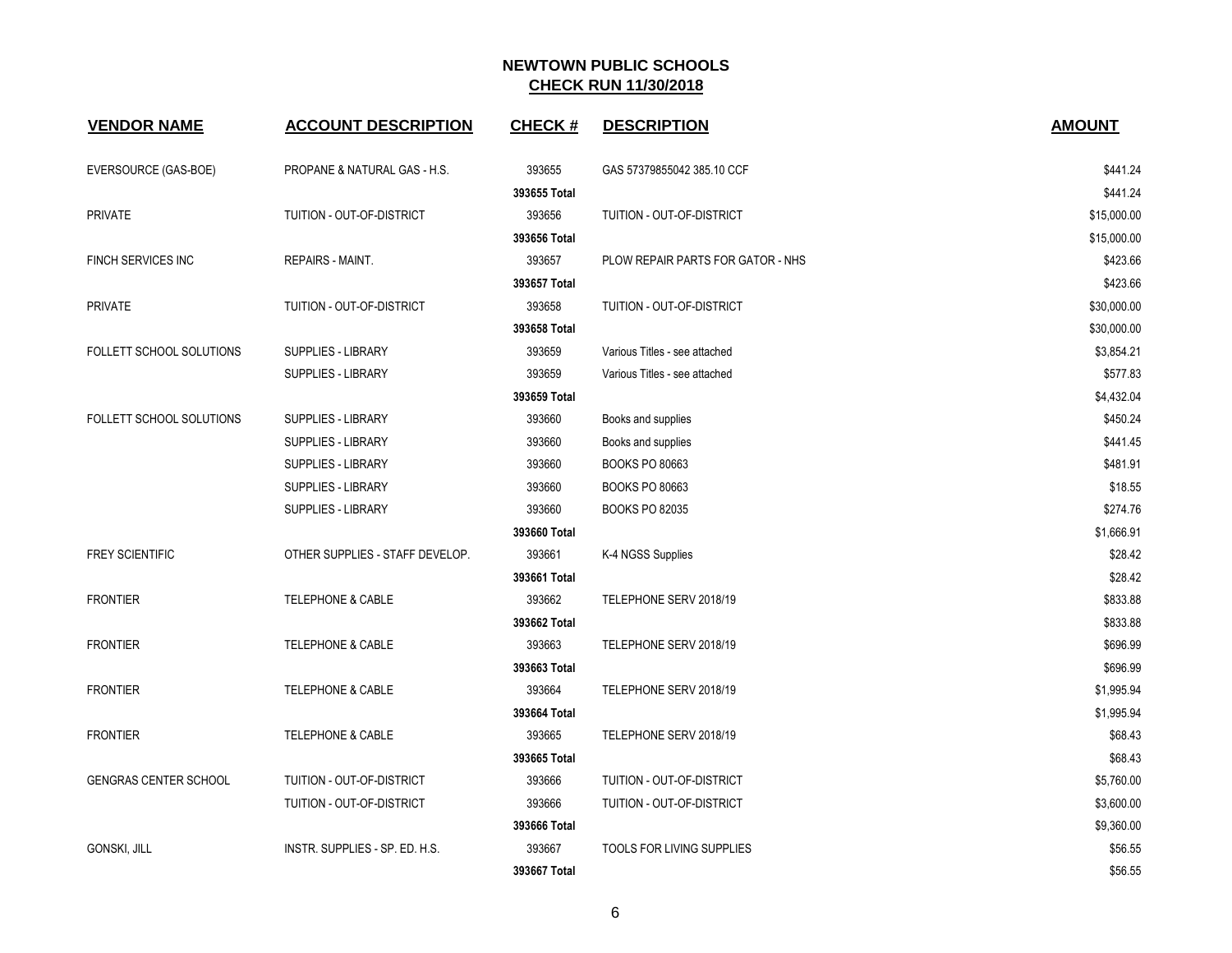| <b>VENDOR NAME</b>           | <b>ACCOUNT DESCRIPTION</b>       | <b>CHECK#</b> | <b>DESCRIPTION</b>                                        | <b>AMOUNT</b> |
|------------------------------|----------------------------------|---------------|-----------------------------------------------------------|---------------|
| <b>ITSAVVY LLC</b>           | EQUIPMENT - INFO. TECH.          | 393668        | Epson Dc-21 Document Camera part # 16842879               | \$11,513.76   |
|                              |                                  | 393668 Total  |                                                           | \$11,513.76   |
| <b>JOLLY FARMER PRODUCTS</b> | INSTR. SUPPLIES - C.W.E.         | 393669        | INSTR. SUPPLIES - C.W.E.                                  | \$220.13      |
|                              | INSTR. SUPPLIES - C.W.E.         | 393669        | INSTR. SUPPLIES - C.W.E.                                  | \$44.50       |
|                              | INSTR. SUPPLIES - C.W.E.         | 393669        | INSTR. SUPPLIES - C.W.E.                                  | \$375.00      |
|                              |                                  | 393669 Total  |                                                           | \$639.63      |
| KANE, KIM                    | STAFF TRAIN. - CLASSROOM         | 393670        | <b>COACHING PERMIT</b>                                    | \$375.00      |
|                              |                                  | 393670 Total  |                                                           | \$375.00      |
| <b>LEARNING A-Z</b>          | INSTR. SUPPLIES - SP. ED. PREK-8 | 393671        | RENEWAL FIR EVEKTN BACHER ORDER NUMBER 6737592            | \$109.95      |
|                              |                                  | 393671 Total  |                                                           | \$109.95      |
| LONGOBUCCO, KIMBERLY         | STAFF TRAVEL - ADMIN.            | 393672        | TRAVEL POWERSCHOOL CONF                                   | \$78.81       |
|                              |                                  | 393672 Total  |                                                           | \$78.81       |
| LUX BLOX LLC                 | OTHER SUPPLIES - STAFF DEVELOP.  | 393673        | STEM SUPPLIES PO 91949                                    | \$962.88      |
|                              |                                  | 393673 Total  |                                                           | \$962.88      |
| MASON W.B. INC.              | OFF. SUPPLIES - BUS. SERV.       | 393674        | <b>SUPPLIES 2018/19</b>                                   | \$13.33       |
|                              | OFF. SUPPLIES - BUS. SERV.       | 393674        | COFFEE 20081/19                                           | \$68.94       |
|                              | OFF. SUPPLIES - BUS. SERV.       | 393674        | <b>SUPPLIES 2018/19</b>                                   | \$35.13       |
|                              | OFF. SUPPLIES - BUS. SERV.       | 393674        | <b>WATER 2018/19</b>                                      | \$47.92       |
|                              | INSTR. SUPPLIES - CLASSROOM      | 393674        | Misc. Classroom Supplies, Please see ATTACHED order       | \$68.20       |
|                              | INSTR. SUPPLIES - CLASSROOM      | 393674        | Misc. Classroom Supplies, Please see ATTACHED order       | \$73.53       |
|                              | INSTR. SUPPLIES - CLASSROOM      | 393674        | Misc. Classroom Supplies, Please see ATTACHED order       | \$73.98       |
|                              | INSTR. SUPPLIES - CLASSROOM      | 393674        | Misc. Classroom Supplies, Please see ATTACHED order       | \$590.99      |
|                              | INSTR. SUPPLIES - CLASSROOM      | 393674        | Misc. Classroom Supplies, Please see ATTACHED order       | \$2.12        |
|                              | INSTR. SUPPLIES - CLASSROOM      | 393674        | Misc. Classroom Supplies, Please see ATTACHED order       | $(\$20.97)$   |
|                              | INSTR. SUPPLIES - CLASSROOM      | 393674        | Misc. Classroom Supplies, Please see ATTACHED order       | \$20.97       |
|                              | EQUIPMENT - DISTRICT FURNITURE   | 393674        | RECONFIGURE PANELS - CENTRAL OFFICE                       | \$1,794.50    |
|                              | INSTR. SUPPLIES - CLASSROOM      | 393674        | WBM - 21200 wht copy paper, 8.5 x 11 inches, no shipping  | \$994.80      |
|                              | INSTR. SUPPLIES - CLASSROOM      | 393674        | Ledger Paper, Construction Paper & dividers - no shipping | \$126.32      |
|                              | INSTR. SUPPLIES - SP. ED. H.S.   | 393674        | NHS SUPPLIES                                              | \$8.03        |
|                              | OFF. SUPPLIES - PUPIL SERV.      | 393674        | PPS LABELS                                                | \$93.18       |
|                              | INSTR. SUPPLIES - SP. ED. H.S.   | 393674        | NHS SUPPLIES                                              | \$20.78       |
|                              |                                  | 393674 Total  |                                                           | \$4,011.75    |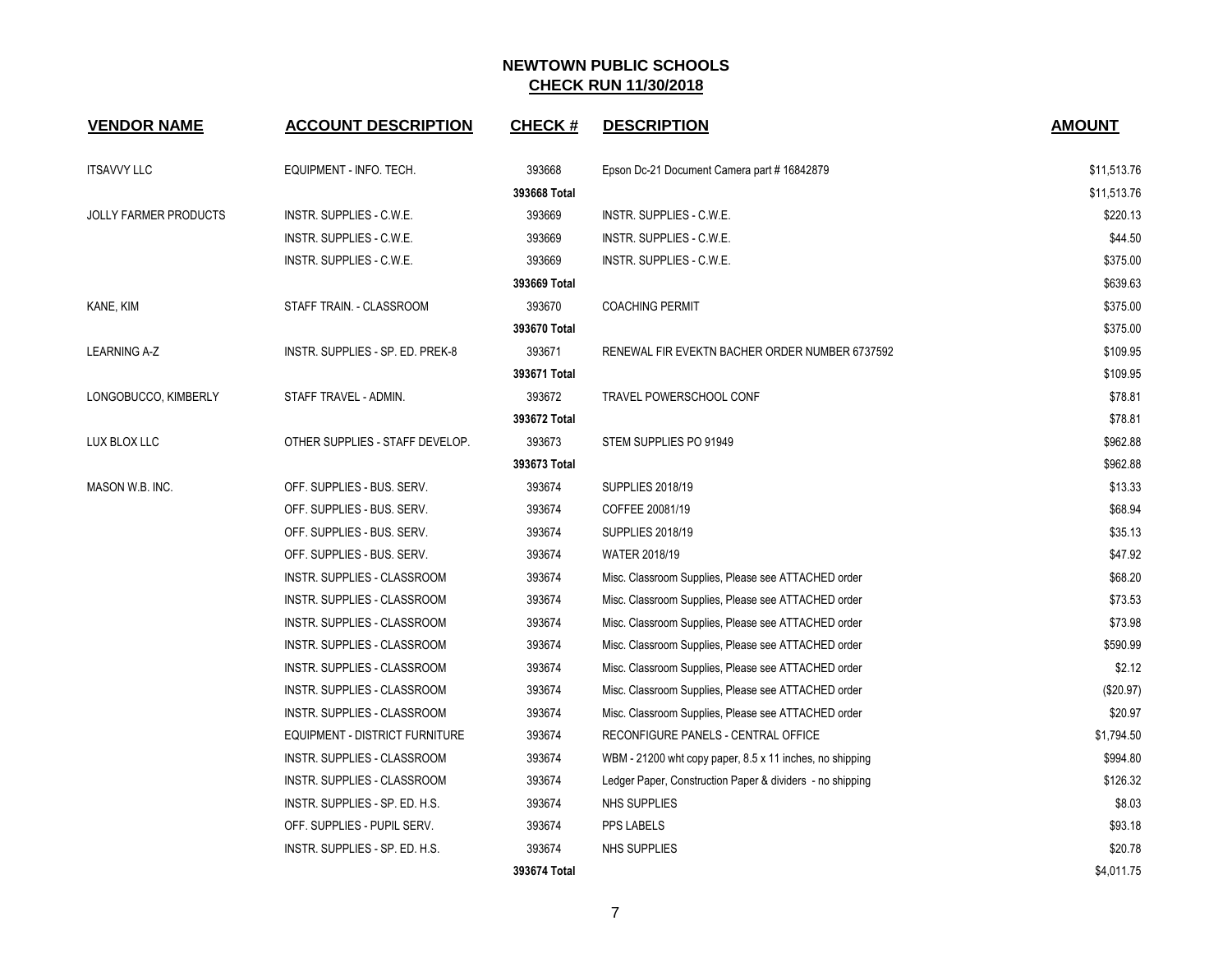| <b>VENDOR NAME</b>         | <b>ACCOUNT DESCRIPTION</b>           | <b>CHECK#</b> | <b>DESCRIPTION</b>                          | <b>AMOUNT</b> |
|----------------------------|--------------------------------------|---------------|---------------------------------------------|---------------|
| <b>MASOTTA, ERIN</b>       | <b>INSTR. SUPPLIES - WORLD LANG.</b> | 393675        | <b>SUPPLIES</b>                             | \$23.94       |
|                            | INSTR. SUPPLIES - MATH               | 393675        | <b>SUPPLIES</b>                             | \$4.99        |
|                            | INSTR. SUPPLIES - SOC. STUDIES       | 393675        | <b>SUPPLIES</b>                             | \$42.94       |
|                            |                                      | 393675 Total  |                                             | \$71.87       |
| <b>MASTRI BUILDERS LLC</b> | <b>B. &amp; G. IMPROVE - C.O.</b>    | 393676        | NEW ROOF INSTALL - MAINT SHOP               | \$17,000.00   |
|                            |                                      | 393676 Total  |                                             | \$17,000.00   |
| <b>MITCHELL</b>            | FUEL FOR VEHICLES - TRANS.           | 393677        | PROPANE 701.0 GAS                           | \$904.29      |
|                            | FUEL FOR VEHICLES - TRANS.           | 393677        | PROPANE 446.0 GAS                           | \$575.34      |
|                            | FUEL FOR VEHICLES - TRANS.           | 393677        | PROPANE 1000.0 GAS                          | \$1,290.00    |
|                            | FUEL FOR VEHICLES - TRANS.           | 393677        | PROPANE 150.0 GAS                           | \$193.50      |
|                            | FUEL FOR VEHICLES - TRANS.           | 393677        | PROPANE 1202.4 GAS                          | \$1,551.10    |
|                            | FUEL FOR VEHICLES - TRANS.           | 393677        | PROPANE 506.4 GAS                           | \$653.26      |
|                            | FUEL FOR VEHICLES - TRANS.           | 393677        | PROPANE 800. GAS                            | \$1,032.00    |
|                            | FUEL FOR VEHICLES - TRANS.           | 393677        | PROPANE 300. GAS                            | \$387.00      |
|                            | FUEL FOR VEHICLES - TRANS.           | 393677        | PROPANE 400. GAS                            | \$516.00      |
|                            | FUEL FOR VEHICLES - TRANS.           | 393677        | PROPANE 800. GAS                            | \$1,032.00    |
|                            |                                      | 393677 Total  |                                             | \$8,134.49    |
| MOBILE MINI, INC.          | EQUIP RENTAL - SPORTS                | 393678        | <b>CONTAINER RENTAL</b>                     | \$95.00       |
|                            | EQUIP RENTAL - SPORTS                | 393678        | <b>CONTAINER RENTAL</b>                     | \$75.00       |
|                            | EQUIP RENTAL - SPORTS                | 393678        | <b>CONTAINER RENTAL</b>                     | \$75.00       |
|                            | <b>EQUIP RENTAL - B&amp;G</b>        | 393678        | STORAGE CONTAINER RENTAL (E726) 2018-2019   | \$75.00       |
|                            |                                      | 393678 Total  |                                             | \$320.00      |
| MOORE MEDICAL LLC          | MEDICAL SUPPLIES - ELEM.             | 393679        | Item# 35091 Childrens Acetaminophen Tablets | \$14.95       |
|                            | MEDICAL SUPPLIES - ELEM.             | 393679        | Item# 65048 4oz Childrens Acetaminophen     | \$2.05        |
|                            | MEDICAL SUPPLIES - ELEM.             | 393679        | Item# 91132 8oz Childrens Liquid Ibuprofen  | \$23.64       |
|                            | MEDICAL SUPPLIES - ELEM.             | 393679        | Item# 38787 Liquid Acetaminophen            | \$48.50       |
|                            | MEDICAL SUPPLIES - H.S.              | 393679        | Item# 77382 Sterile Rolled Gauze            | \$24.40       |
|                            |                                      | 393679 Total  |                                             | \$113.54      |
| <b>MORETTI, CHRIS</b>      | STAFF TRAIN. - ADMIN.                | 393680        | staff workshop                              | \$366.41      |
|                            | STAFF TRAIN. - ADMIN.                | 393680        | PD WORKSHOP                                 | \$35.97       |
|                            |                                      | 393680 Total  |                                             | \$402.38      |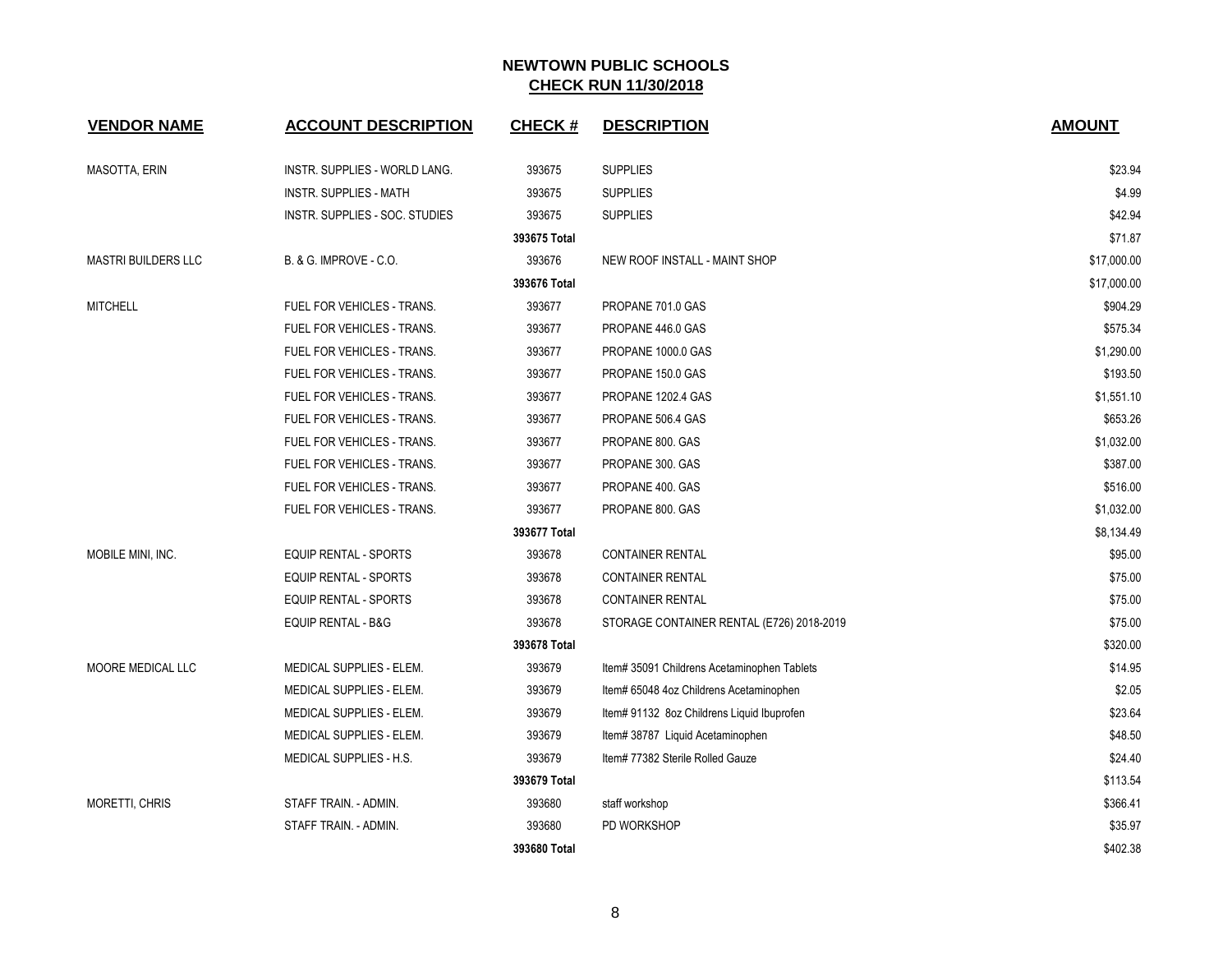| <b>VENDOR NAME</b>        | <b>ACCOUNT DESCRIPTION</b>          | <b>CHECK#</b> | <b>DESCRIPTION</b>                                                      | <b>AMOUNT</b> |
|---------------------------|-------------------------------------|---------------|-------------------------------------------------------------------------|---------------|
| MORSE & CO, E.A.          | <b>B&amp;G SUPPLIES - CUSTODIAL</b> | 393681        | NABC BATHROOM CLEANER - CUST SUPPLIES                                   | \$2,578.88    |
|                           | <b>REPAIRS - CUSTODIAL</b>          | 393681        | <b>CUST MACHINE REPAIRS - HAWL</b>                                      | \$543.38      |
|                           | <b>REPAIRS - CUSTODIAL</b>          | 393681        | <b>CUST MACHINE REPAIRS - NHS</b>                                       | \$372.80      |
|                           |                                     | 393681 Total  |                                                                         | \$3,495.06    |
| NATIONAL ASSOC. FOR MUSIC | MEMBERSHIPS - MUSIC                 | 393682        | Membership Renewals for teachers                                        | \$134.00      |
|                           | MEMBERSHIPS - MUSIC                 | 393682        | Membership Renewals for teachers                                        | \$134.00      |
|                           | MEMBERSHIPS - MUSIC                 | 393682        | Membership Renewals for teachers                                        | \$134.00      |
|                           | MEMBERSHIPS - MUSIC                 | 393682        | Membership Renewals for teachers                                        | \$134.00      |
|                           |                                     | 393682 Total  |                                                                         | \$536.00      |
| <b>NCS PEARSON INC.</b>   | <b>INSTR. SUPPLIES - SP/HEAR.</b>   | 393683        | CASL - 2 KIT ITEM:0158009568                                            | \$1,174.00    |
|                           | <b>INSTR. SUPPLIES - SP/HEAR.</b>   | 393683        | <b>SHIPPING</b>                                                         | \$58.70       |
|                           | INSTR. SUPPLIES - SP/HEAR.          | 393683        | CASL-2 RECORD FORMS 0158009576                                          | \$141.00      |
|                           | INSTR. SUPPLIES - SP/HEAR.          | 393683        | <b>SHIPPING</b>                                                         | \$10.00       |
|                           | INSTR. SUPPLIES - PSYCH.            | 393683        | KABC 11 MANUAL AND NORM SUPPLEMENTAL PACKAGE ITEM: 25043                | \$110.00      |
|                           |                                     | 393683 Total  |                                                                         | \$1,493.70    |
| NEWSELA INC.              | CONTRACTED SERV. - READING          | 393684        | Newsela All Access PD Pass                                              | \$1,300.00    |
|                           | CONTRACTED SERV. - READING          | 393684        | Newsela PRO School License                                              | \$6,500.00    |
|                           |                                     | 393684 Total  |                                                                         | \$7,800.00    |
| NEWTOWN CULINARY DEPT.    | <b>INSTR. SUPPLIES - ART</b>        | 393685        | PERKINS MEETING                                                         | \$55.00       |
|                           | INSTR. SUPPLIES - CLASSROOM         | 393685        | <b>VETERAN DAY CEREMONIES</b>                                           | \$798.00      |
|                           |                                     | 393685 Total  |                                                                         | \$853.00      |
| NEWTOWN FOOD SERVICES     | OFF. SUPPLIES - ADMIN.              | 393686        | For professional development refreshments as needed throughout the year | \$75.00       |
|                           | OFF. SUPPLIES - PUPIL SERV.         | 393686        | REFRESHEMENTS FOR CPI TRAINING NOV 1, 2                                 | \$139.00      |
|                           |                                     | 393686 Total  |                                                                         | \$214.00      |
| NICHOLSON, DARRYL         | INSTR. SUPPLIES - SCIENCE           | 393687        | <b>CRASH COURSE ASTRENOMY</b>                                           | \$29.99       |
|                           | INSTR. SUPPLIES - SCIENCE           | 393687        | <b>STRESS MACHINE MATERIALS</b>                                         | \$82.22       |
|                           |                                     | 393687 Total  |                                                                         | \$112.21      |
| NORCOM CT                 | <b>REPAIRS - SECURITY</b>           | 393688        | Reprogrammed a found (NHS) Motorola CP-185 two-way radio                | \$95.00       |
|                           |                                     | 393688 Total  |                                                                         | \$95.00       |
| NORTHWEST VILLAGE SCHOOL  | TUITION - OUT-OF-DISTRICT           | 393689        | TUITION - OUT-OF-DISTRICT                                               | \$13,826.40   |
|                           |                                     | 393689 Total  |                                                                         | \$13,826.40   |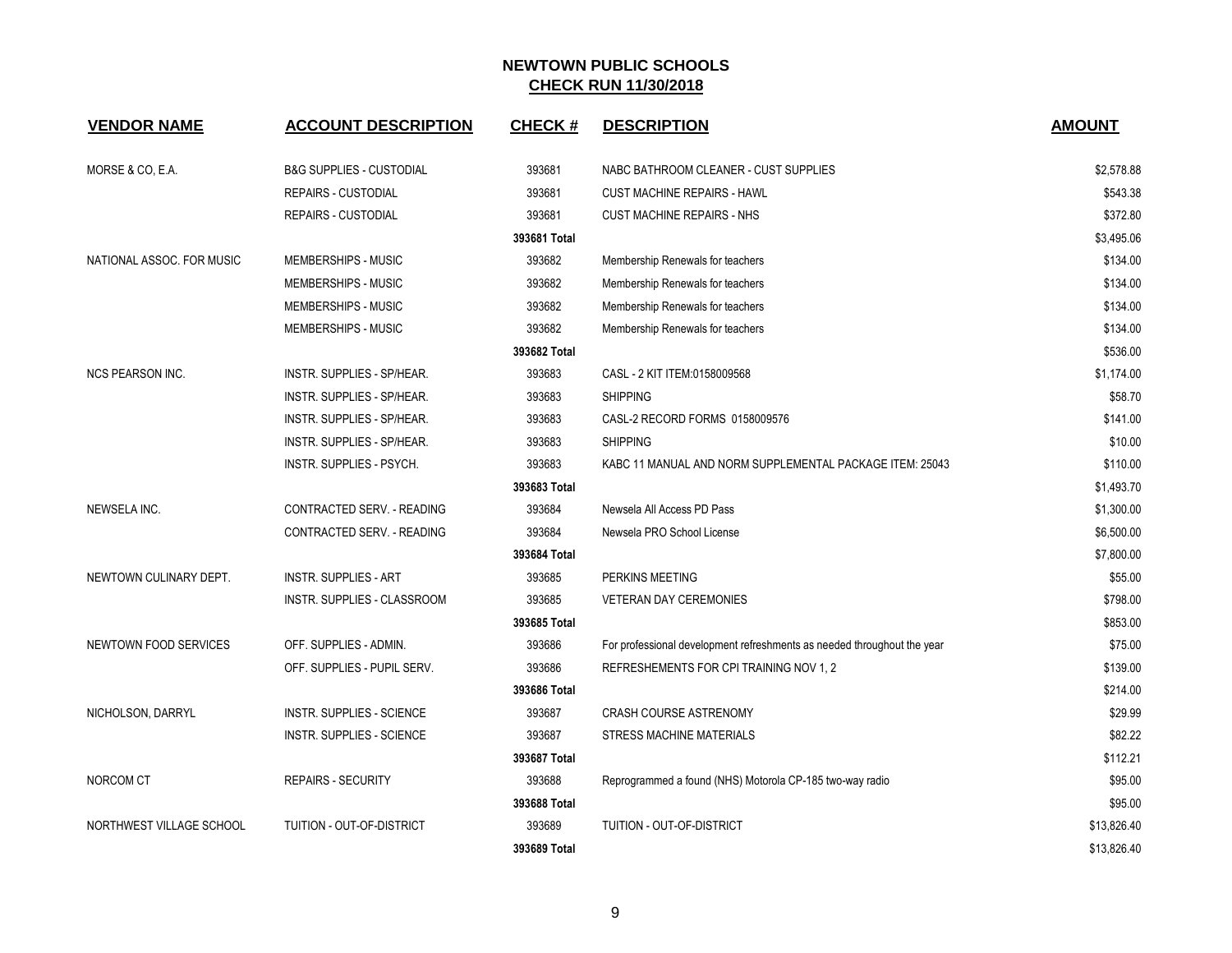| <b>VENDOR NAME</b>          | <b>ACCOUNT DESCRIPTION</b>      | <b>CHECK#</b> | <b>DESCRIPTION</b>                                                   | <b>AMOUNT</b> |
|-----------------------------|---------------------------------|---------------|----------------------------------------------------------------------|---------------|
| OFFICE DEPOT, INC           | INSTR. SUPPLIES - CLASSROOM     | 393690        | For supplies through CT bid. Free shipping. Hole punch, sticky notes | \$94.37       |
|                             |                                 | 393690 Total  |                                                                      | \$94.37       |
| ONORATO, HEATHER A.         | THERAPISTS - OT/PT              | 393691        | THERAPISTS - OT/PT                                                   | \$1,520.00    |
|                             | THERAPISTS - OT/PT              | 393691        | <b>THERAPISTS - OT/PT</b>                                            | \$1,140.00    |
|                             |                                 | 393691 Total  |                                                                      | \$2,660.00    |
| ONYX ASSET SERVICES GROUP   | ELECTRICITY - RIS.              | 393692        | ELEC 46,537. KWH REED                                                | \$2,787.57    |
|                             |                                 | 393692 Total  |                                                                      | \$2,787.57    |
| OTIS ELEVATOR COMPANY       | <b>B&amp;G CONTRACTED SERV.</b> | 393693        | ELEVATOR SVC CONTRACT - HAWL/RIS 2018-2019                           | \$303.42      |
|                             |                                 | 393693 Total  |                                                                      | \$303.42      |
| PCM-G                       | INSTR. SUPPLIES - GUIDANCE      | 393694        | LASERJET PRO PRINTER-APPROVED BY BUSINESS OFFICE                     | \$712.00      |
|                             |                                 | 393694 Total  |                                                                      | \$712.00      |
| PEPPER J.W. & SON IN        | <b>INSTR. SUPPLIES - MUSIC</b>  | 393695        | <b>MUSIC SUPPLIES</b>                                                | \$304.99      |
|                             |                                 | 393695 Total  |                                                                      | \$304.99      |
| POMPANO, MARK J.            | STAFF TRAVEL - SECURITY         | 393696        | <b>TRAVEL</b>                                                        | \$214.73      |
|                             |                                 | 393696 Total  |                                                                      | \$214.73      |
| RODRIGUE, LORRIE            | STAFF TRAVEL - SUPER.           | 393697        | LEADERSHIP SUMMINT FL.                                               | \$218.92      |
|                             |                                 | 393697 Total  |                                                                      | \$218.92      |
| RZ DESIGN ASSOCIATES INC.   | PROF. SERV. - B. & G.           | 393698        | ENGINEERING SVCS - HAWL/MG/NMS                                       | \$990.00      |
|                             |                                 | 393698 Total  |                                                                      | \$990.00      |
| <b>SAGE PUBLICATIONS IN</b> | INSTR. SUPPLIES - CLASSROOM     | 393699        | Mindsets and Moves by Gravity Goldberg, Order # 9781506314938        | \$80.85       |
|                             | INSTR. SUPPLIES - CLASSROOM     | 393699        | Shipping and Handling charges                                        | \$8.95        |
|                             |                                 | 393699 Total  |                                                                      | \$89.80       |
| SAVELIVES.COM               | MEDICAL SUPPLIES - ELEM.        | 393700        | Item: NARCAN2 Narcan Nasal Spray 4mg                                 | \$190.00      |
|                             | MEDICAL SUPPLIES - M.S.         | 393700        | Item: NARCAN2 Narcan Nasal Spray 4 mg                                | \$95.00       |
|                             | MEDICAL SUPPLIES - M.S.         | 393700        | Item# DYNA3683X Emergency High Strength Pressure Bandage 4in.        | \$5.95        |
|                             |                                 | 393700 Total  |                                                                      | \$290.95      |
| <b>SCHOOL SPECIALTY</b>     | OFF. SUPPLIES - ADMIN.          | 393701        | For office supplies as needed.                                       | \$75.15       |
|                             |                                 | 393701 Total  |                                                                      | \$75.15       |
| SENIOR PUBLICATIONS COMPA   | <b>PRINTING - ENGLISH</b>       | 393702        | The Hawkeye Vol XXX No.2-24 pgs 200 qty Invoice 37611 10/30/18       | \$983.00      |
|                             |                                 | 393702 Total  |                                                                      | \$983.00      |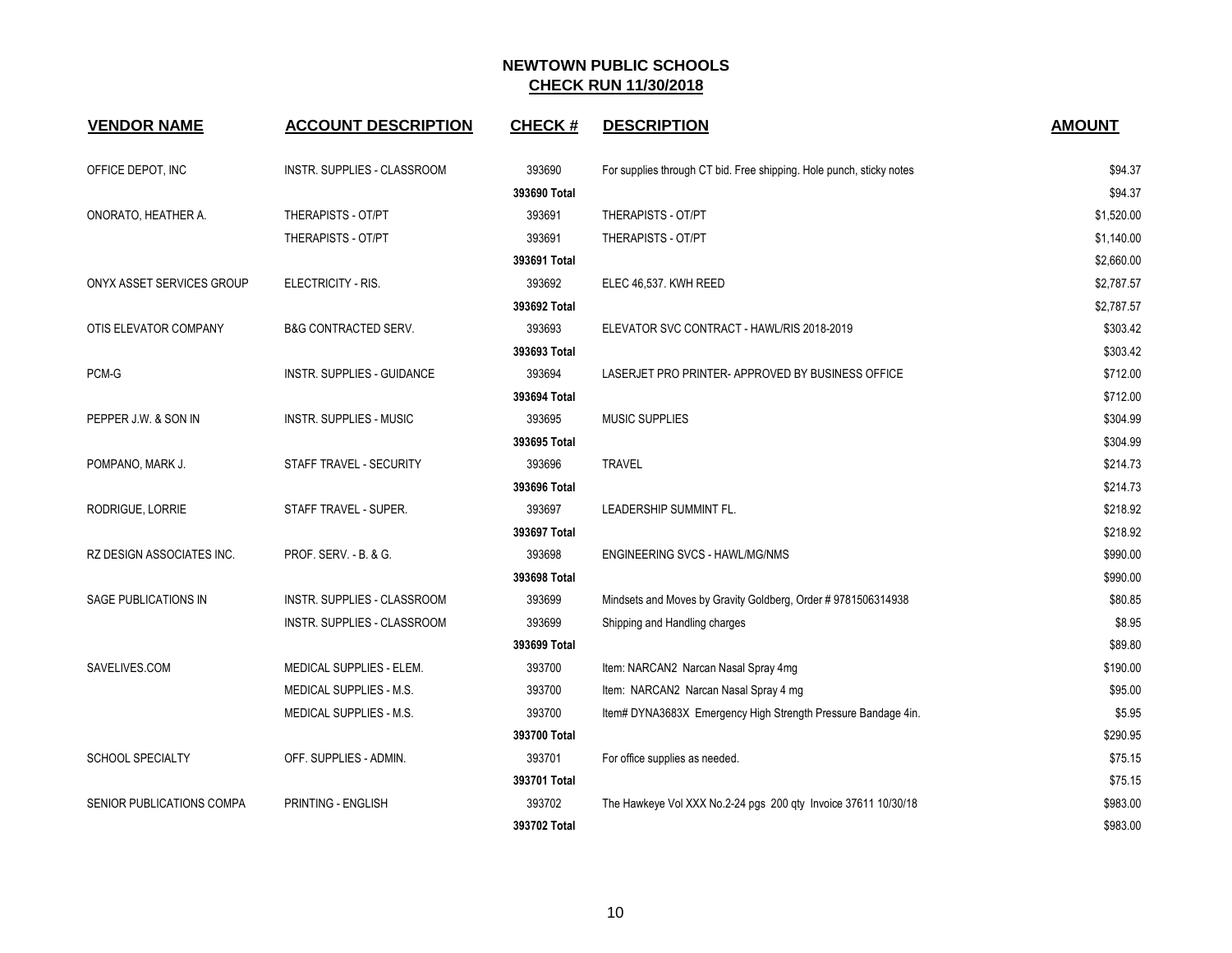| <b>VENDOR NAME</b>              | <b>ACCOUNT DESCRIPTION</b>           | <b>CHECK#</b> | <b>DESCRIPTION</b>                                      | <b>AMOUNT</b> |
|---------------------------------|--------------------------------------|---------------|---------------------------------------------------------|---------------|
| SHIPMAN & GOODWIN LLP           | PROF. SERV. - SP. ED. LEGAL          | 393703        | SPEC ED SERV OCT 2018                                   | \$7,050.00    |
|                                 | PROF. SERV. - SUPER.                 | 393703        | PROF SERV OCT 2018                                      | \$6,986.00    |
|                                 |                                      | 393703 Total  |                                                         | \$14,036.00   |
| SOUTHBURY PRINTING C            | OFF. SUPPLIES - PUPIL SERV.          | 393704        | <b>INVOICE 52935 STAMP</b>                              | \$29.45       |
|                                 |                                      | 393704 Total  |                                                         | \$29.45       |
| STANLEY WHITMAN HOUSE           | CONTRACTED SERV. - T.A.P./FLEX       | 393705        | <b>GUIDED TOUR</b>                                      | \$140.00      |
|                                 |                                      | 393705 Total  |                                                         | \$140.00      |
| TAX COLLECTOR NEWTOWN           | SEWER OPERATION & MAINT.             | 393706        | SEWER USE MAINT                                         | \$13,173.03   |
|                                 |                                      | 393706 Total  |                                                         | \$13,173.03   |
| TAX COLLECTOR NEWTOWN           | SEWER OPERATION & MAINT.             | 393707        | SEWER USE HAW                                           | \$562.95      |
|                                 |                                      | 393707 Total  |                                                         | \$562.95      |
| TAX COLLECTOR NEWTOWN           | SEWER OPERATION & MAINT.             | 393708        | <b>SEWER USE M/S</b>                                    | \$945.76      |
|                                 |                                      | 393708 Total  |                                                         | \$945.76      |
| TAX COLLECTOR NEWTOWN           | SEWER OPERATION & MAINT.             | 393709        | SEWER USE S/H                                           | \$1,628.80    |
|                                 |                                      | 393709 Total  |                                                         | \$1,628.80    |
| <b>TEACHER'S DISCOVERY</b>      | <b>INSTR. SUPPLIES - WORLD LANG.</b> | 393710        | Items for world language classes per the attached order | \$204.76      |
|                                 | INSTR. SUPPLIES - WORLD LANG.        | 393710        | Ship charge                                             | \$24.57       |
|                                 |                                      | 393710 Total  |                                                         | \$229.33      |
| TOM'S SERVICE LLC               | <b>REPAIRS - CAFETERIA</b>           | 393711        | <b>REPAIR STEAMER</b>                                   | \$80.00       |
|                                 |                                      | 393711 Total  |                                                         | \$80.00       |
| <b>TORRCO</b>                   | B. & G. REPAIRS - H.S.               | 393712        | SINK REPAIRS - NHS                                      | (\$352.20)    |
|                                 | B. & G. REPAIRS - H.S.               | 393712        | SINK REPAIRS - NHS                                      | \$56.78       |
|                                 | B. & G. REPAIRS - H.S.               | 393712        | SINK REPAIRS - NHS                                      | \$355.75      |
|                                 | B. & G. REPAIRS - M.S.               | 393712        | <b>FAUCET REPAIR - NMS</b>                              | \$280.06      |
|                                 | B. & G. REPAIRS - M.S.               | 393712        | <b>FAUCET REPAIR - NMS</b>                              | \$73.69       |
|                                 | B. & G. REPAIRS - RIS.               | 393712        | <b>CLASSROOM HEAT REPAIRS - RIS</b>                     | \$259.20      |
|                                 |                                      | 393712 Total  |                                                         | \$673.28      |
| TORRES-O'LEARY, RACHEL          | CONTRACTED SERV. - SOC. STUDIES      | 393713        | <b>BUSHNELL TICKETS &amp; FOOD</b>                      | \$32.94       |
|                                 | STAFF TRAVEL - CLASSROOM             | 393713        | HOLOCAUST/GENOCIDE WORKSHOP                             | \$59.19       |
|                                 |                                      | 393713 Total  |                                                         | \$92.13       |
| <b>VERNIER SOFTWARE &amp; T</b> | INSTR. SUPPLIES - SCIENCE            | 393714        | PIVOT ONLINE LAB                                        | \$50.00       |
|                                 |                                      | 393714 Total  |                                                         | \$50.00       |